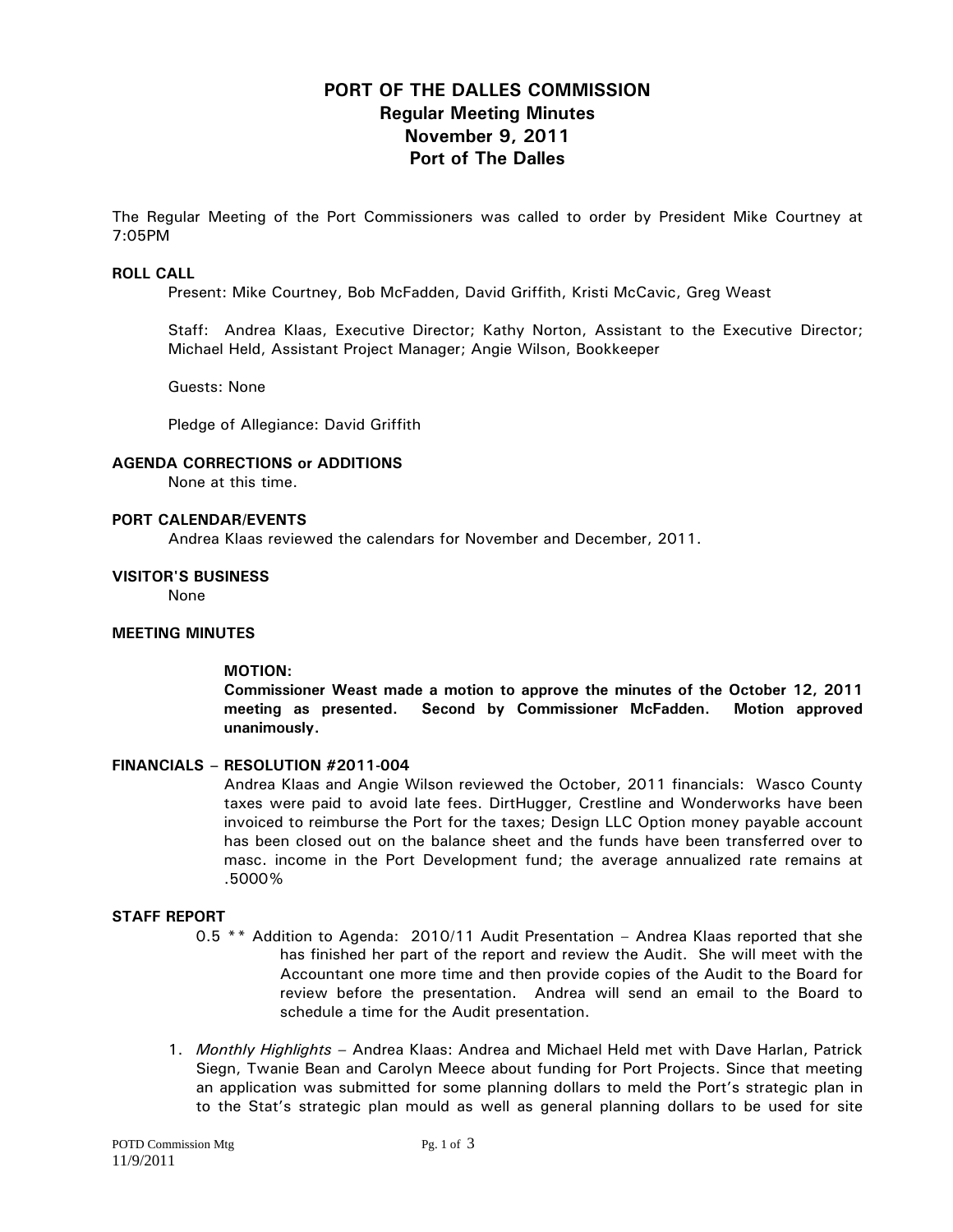specific planning; Andrea met with Meyer Memorial Trust representative Kipp Baratoff who has been tasked to work with several rural communities in Oregon to see how the Trust might be able to leverage their assets and connections in the metropolitan areas to benefit businesses and economic growth outside of the metro areas. The Dalles is a pilot location for this project; Andrea met with Janna Webb, new Budget Committee member, to bring her up to date on the Port work session; Andrea reported on the Mayor's Committee meeting. The Committee focus is on barriers to businesses looking to locate in The Dalles; Legislative meeting with state and federal agencies has not been scheduled yet; Meals on Wheels donation will be used for the November  $15<sup>th</sup>$  lunch. The Commission was invited to join the seniors for lunch that day; Port Best Practices survey has been completed. Two Marina issues will be discussed with SDAO representative at the safety of Port property on December 1, 2011.

- *2. Work Plan Update:* Andrea Klaas provided an updated work plan based on the work session discussions. The only comment was to correct the numbering sequence on the document.
- *3. R.A.R.E. Update:* Michael Held updated the Commission on his activities. Wetlandsinformal conversations with City, County, DSL, NORCOR and local developers about wetland option. Researching options including mitigation banking, in-lieu fee and will begin addressing next steps through these processes as we shift to new lands; Home At Last-Michael outlined his project to develop a long term Strategic plan for the animal shelter; Other-Contacted PSU's Planning Dept for assistance on North Chenoweth related development projects. A proposal will be submitted for graduate student projects. Potential projects include market analyses for all port property, business recruitment strategies, and site planning for North Chenoweth.
- *4. Marina Update:* Kathy Norton updated the Commission on activities at the Marina. Final Moorage payments due 11/15/2011; Marina water turned off 10/28/2011, 21 users will share the cost of the system through the end of March 2012; Next Marina Committee meeting November 15, 2011; The sea lion is still staying at the RB Koch boathouse.; the cruise ships have completed their final run on the Columbia river for the season. Other – During the recent low water it became clear the launch ramp is in need of repair. Discussions are ongoing with OSMB and the Corps of Engineers to get the repairs done; the Port has received the OSMB 2011-12 MAP grant in the amount of \$7,125 for maintenance and repairs at the launch ramp and transient moorage; the Port has been awarded an OSMB grant in the amount of \$48,283 for installation of credit card activated shore power at the transient moorage dock. Hire Electric was selected to design and install the shore power system

Break – 7:55PM

INTO EXECUTIVE SESSION 8:00PM

**EXECUTIVE SESSION** *(as allowed by ORS 192.660 (2) (e) (f) (h)) this may include discussion of real property transactions and privileged legal communication.* 

Back to Regular Session 8:48 PM

#### **COMMISSION CALL**

- 1. President: Thanks for birthday wishes
- 2. Commissioners:

Andrea Klass asked if the Commission wanted to do the December meeting at The Dalles Yacht Club and include the annual Family Christmas dinner. This was approved by consensus of the Commission. The December 14, 2011 meeting will be at The Dalles Yacht Club at 6:00PM.